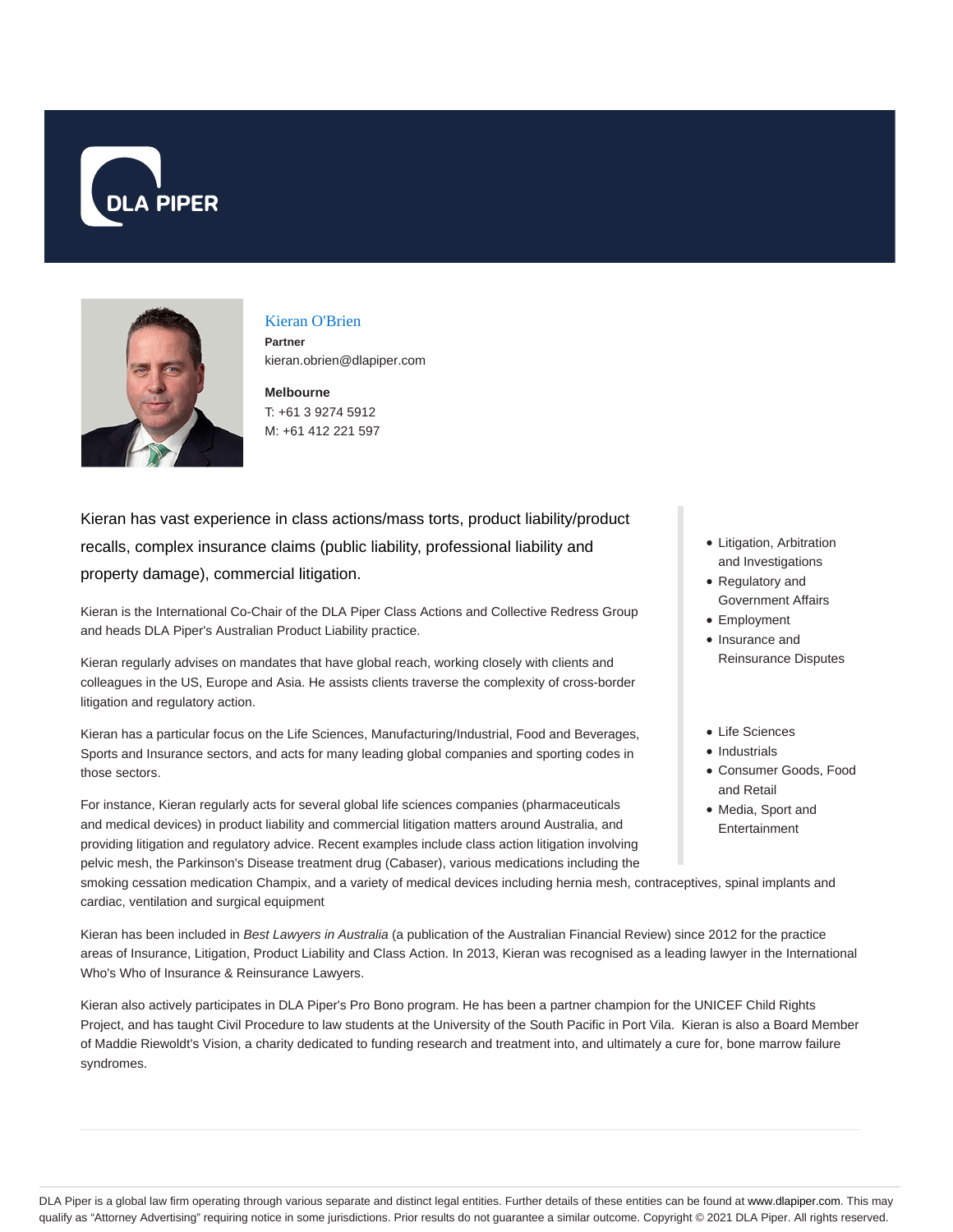- Acting for a global pharmaceutical company in a recently settled Federal Court class action, being a failure to warn case involving over 200 group members alleging side-effects from the consumption of two medications used to treat symptoms for Parkinson's Disease and restless leg syndrome.
- Acting for a global food distribution company in a Federal Court class action.
- Acting for a Victorian Council in a Supreme Court of Victoria class action relating to the Mickleham bushfires in February 2014. Claim recently settled with Court approval.
- Acting for the Australian Football League (AFL) in mass tort litigation arising from the Essendon Football Club supplements saga.
- Successfully acted both at trial and on appeal for the plaintiff in Amaca Pty Ltd v CSR Ltd & Anor [2015] VSC 582 and [2016] VSCA 320, a Supreme Court of Victoria group proceeding involving in excess of 200 claims for equitable contribution as a result of a product liability partnership dispute between two asbestos manufacturers in the 1960s-1970s.
- Acting for a global medical device company in litigation relating to the supply of medical equipment.
- Acting for a UK company in litigation arising from the purchase/acquisition of a water products company.
- Acting for a Korean company in relation to a substantial claim for losses arising from the supply of allegedly non-compliant component parts for motor vehicles that led to a global product recall.
- Acting for two global Swedish companies (hygiene products and furniture) in product related litigation and advisory work.
- Successfully acted for the defendant solicitor in a professional negligence claim (and awarded indemnity costs): Taseska v Carus & Anor [2019] VSC 342.

### VITA

## **Zulassung**

- Barrister and Solicitor of the High Court of Australia, 2005
- Solicitor of the Supreme Court of Victoria, 1994

## Empfehlung

- Best Lawyers Recognised by Best Lawyers ™ in Australia since 2012 in the areas of nsurance, Litigation, Product Liability and Class Action Law.
- Leading Lawyer in the International Who's Who of Insurance & Reinsurance Lawyers.
- Doyle's Guide for:
	- 'Leading (pre-eminent) Dust Diseases Lawyers & Law Firms Victoria 2016 onwards.
	- 'Leading (pre-eminent) Public Liability Lawyers Victoria 2017 onwards.

## **Mitgliedschaften**

- Law Institute of Victoria
- Australian Insurance Law Association (including past President of the Victorian Branch)

### **AKTUELLES**

Kieran has presented countless seminars both in-house and externally at client and industry events.

Kieran has published numerous articles for internal and external publications, has provided special commentary on both television and radio, and has had an article published in the Sydney Morning Herald and The Age (Melbourne).

# Publikationen

**Insights from the US: will knowledge, recklessness or negligence in Australian securities class actions actually**

DLA Piper is a global law firm operating through various separate and distinct legal entities. Further details of these entities can be found at www.dlapiper.com. This may qualify as "Attorney Advertising" requiring notice in some jurisdictions. Prior results do not guarantee a similar outcome. Copyright © 2021 DLA Piper. All rights reserved.